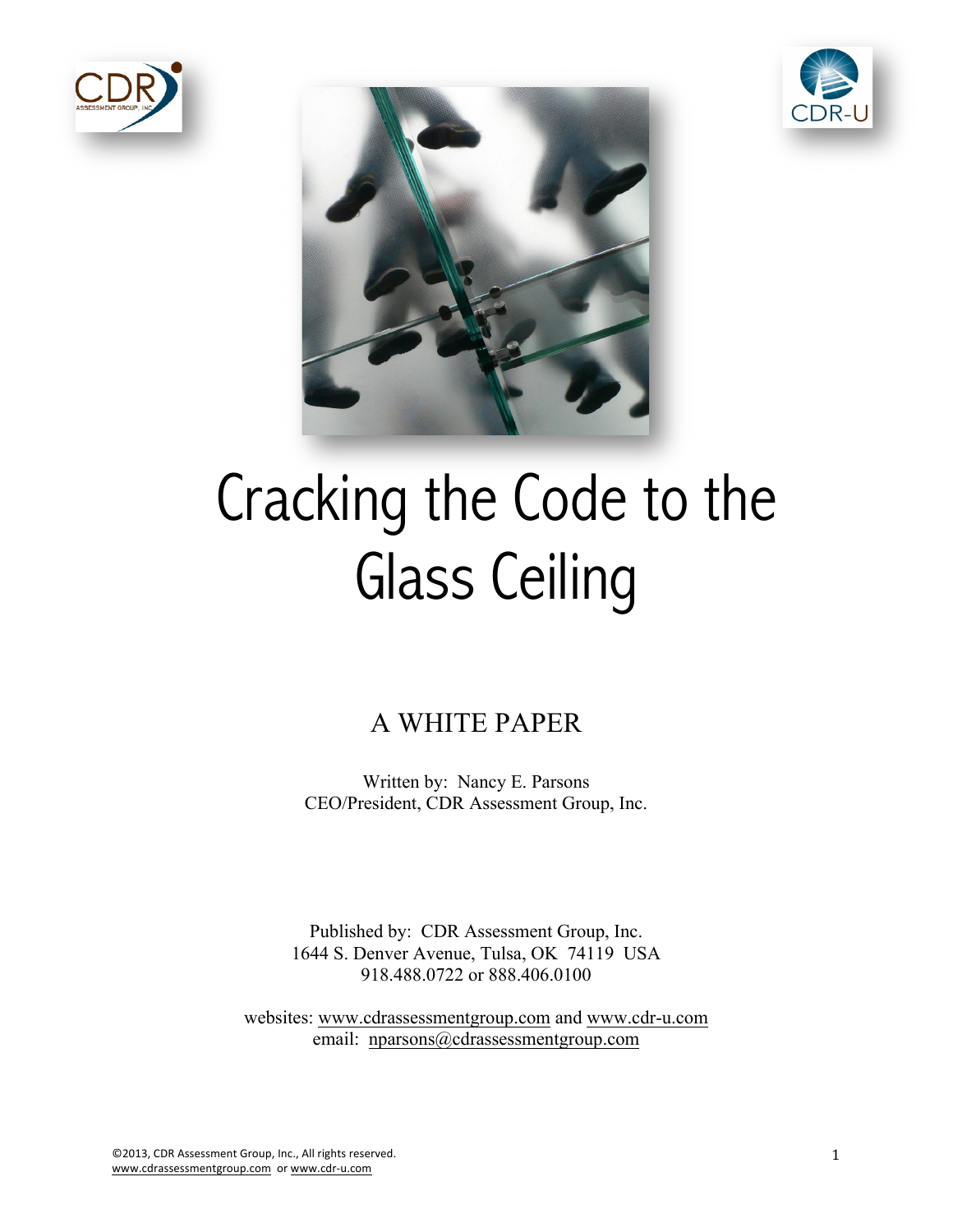# Cracking the Code to the Glass Ceiling

*By Nancy E. Parsons*

During my thirty years in leadership, the glass ceiling has been a nearly impenetrable blockade, limiting the vast majority of aspiring women leaders hoping to reach the top. I am delighted to report that we have, at last, cracked the code.

Before elaborating on the research and data that helped crack the code, it is important to understand the truths and falsehoods of where things stand today.

Clearly, no significant progress in shattering the glass ceiling has been made during the course of my career, commencing just as the Pregnancy Act of 1979 went into effect:

- Only 21 Women are CEOs of Fortune 500 Companies and 21 are CEOs of Fortune 501 to 1000 respectively – a mere 4.2% of the positions. Source: http://en.wikipedia.org/wiki/Women\_CEOs\_of\_the\_Fortune\_500
- In 2012, women held 14.3% of Executive Officer positions at Fortune 500 companies and 8.1% of Executive Officer top earner positions. Source: http://www.catalyst.org/knowledge/2012-catalyst-census-fortune-500-womenexecutive-officers-and-top-earner

Next, studies compiled by the American Psychological Association experts repeatedly show that "one's sex has little or no bearing on personality, cognition and leadership." (APA, 2005) When reviewing performance, many may find these data astonishing: women leaders are frequently rated higher on 360 feedback than their male counterparts. In fact, Jack Zenger and Joseph Folkman reported in their 2011 survey of 7,280 leaders that

"at all levels, women are rated higher fully in 12 of the 16 leader competencies measured." Sources: Zenger Folkman Inc. and HBR Blog Network, March 16, 2012

In addition, a study in the *International Journal of Business Governance and Ethics* was released on March 25, 2013 stating,

"We've known for some time that companies that have more women on their boards have better results," explains professor Chris Bart. "Our findings show that having women on the board is no longer just the right thing but also the smart thing to do. Companies with few female directors may actually be shortchanging their investors."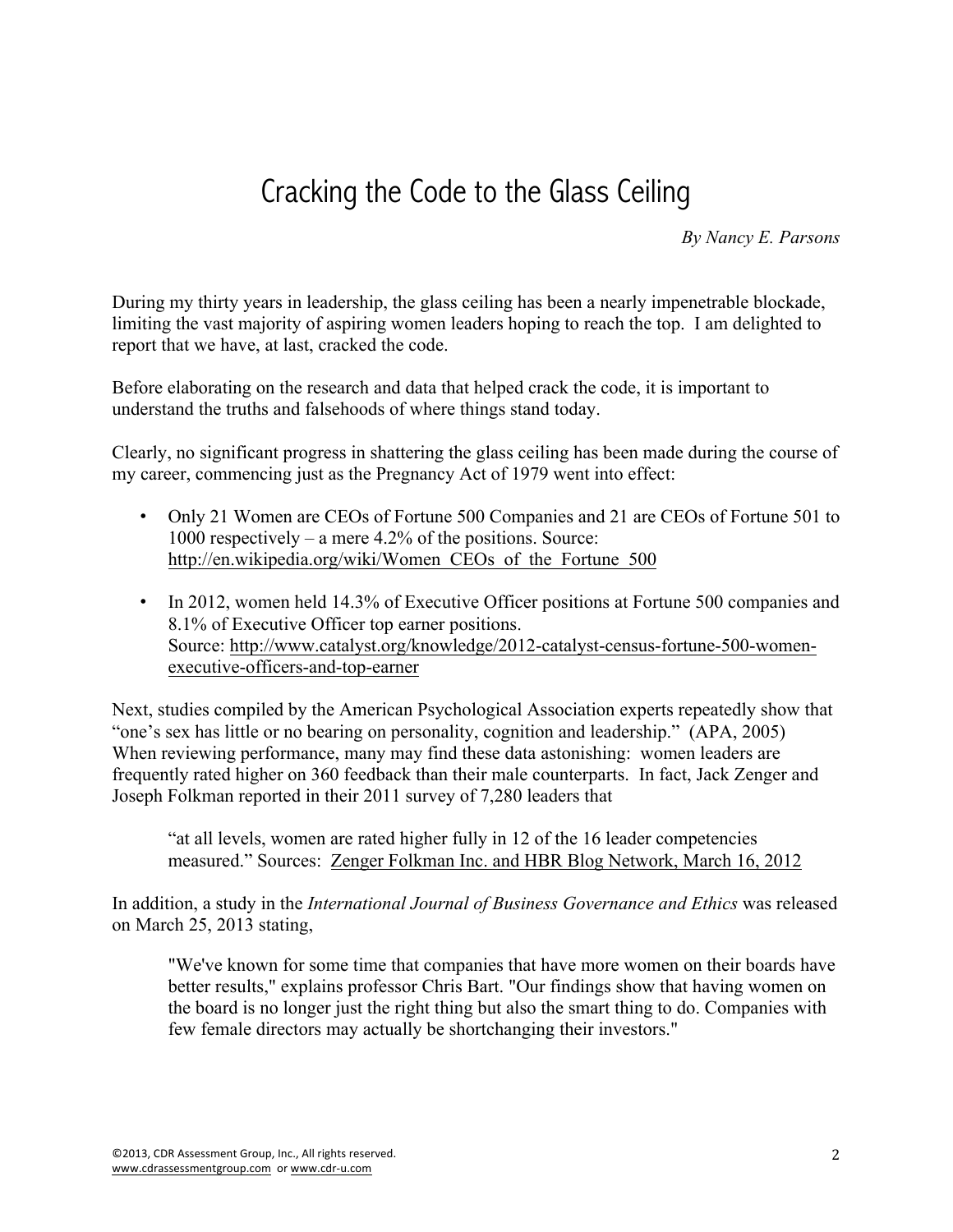While the glass ceiling is real and consequences for women severe, its root cause has been elusive. As a result, incorrect explanations and nonproductive advice is frequently given to aspiring women leaders.

Jack Welch, the former General Electric Chairman and Chief CEO, annoyed a group of women executives at a forum last year sponsored by the Wall Street Journal by stating that the only thing that could help their advancement to senior executive positions is to "Over deliver… Performance is it!" The female members of the audience balked, accusing him of understanding nothing about cultural biases and how they shape the perception of performance. *Source: John Bussey's article on May, 2012 in the Wall Street Journal.* 

Results and performance seldom tell the whole picture of successful females. While it is a no brainer that exceptional performance is essential – there are still too many barriers preventing women from aspiring to the C-Suite. Most would agree that Jack Welch has earned the stripes as a leader to pontificate and to speak anecdotally; however, we have empirical data that proves he is wrong on this matter. Our data show that women actually do dig in and work hard, and when the pressure is on, many hunker down and push themselves beyond the pale compared to their male counterparts, yet these same women are bypassed for the best and most coveted positions time and time again.

Yet, others suggest that aspiring women leaders need to:

- Find a worthy mentor
- Get help
- Build a network
- Assert themselves learn to negotiate
- Get an MBA *(Source: Matt Symonds, 10 Traits of Women Business Leaders: They're Not What You Think, Forbes, Aug 8, 2012)*
- And on and on

These are all worthwhile and practical developmental endeavors. Unfortunately, none of these are the code to getting through the glass ceiling.

Some more radical feminists would have aspiring women believe that the existence of the glass ceiling is predominately due to various forms of overt discrimination such as: job segregation (keep those women out!), good old-boy network barriers, sex discrimination, sexual harassment; and, the lack of enforcement of anti-discrimination laws. (Feminist Majority Foundation, 2013)

While there are pockets of discrimination that need to be addressed in timely and effective ways, discrimination is not the root cause of the glass ceiling. Furthermore, copping the "victim" mentality is not productive and sets ambitious women up to be defensive and cynical, both counterproductive to the positive inroads they need to make.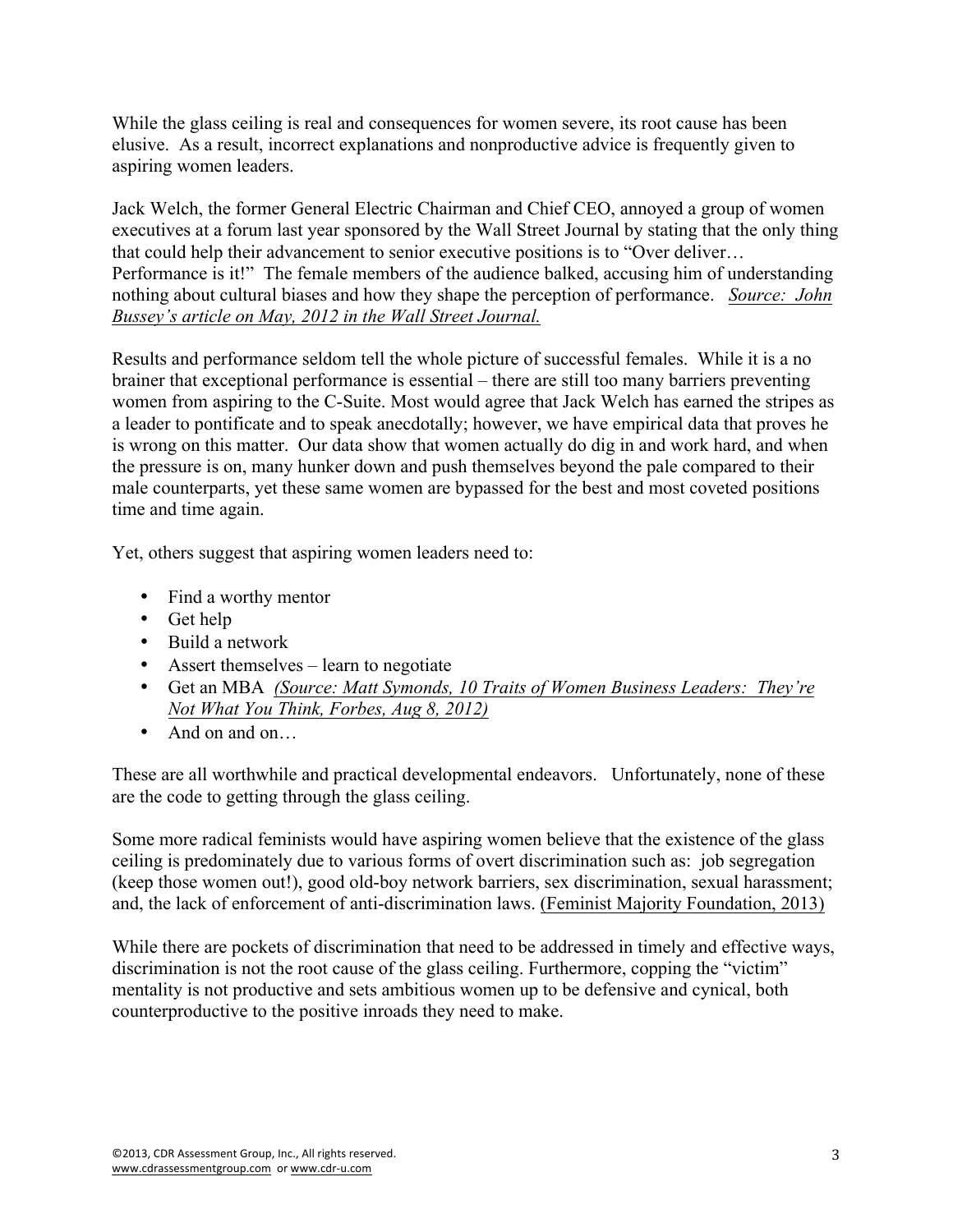### **First Step in Cracking the Code…**

There is, however, a real cultural bias developed and engrained since early in the history of humankind. Normal human biases do not equate to overt or intentional, malevolent discrimination. However, leadership gender perceptions are out of whack and are taking a huge toll. This is where training, education, group facilitation, diversity workshops and more, can help. While this is not rocket science and business people and academics alike understand this – the crux of the matter is that many leaders and professionals still buy into the biases. Many, if not most, take part by accepting or endorsing gender misperceptions without consciously realizing they are doing so or with no grasp of the damage being done.

Alison Quirk of State Street Corp., also at the Forum with Jack Welch, was quoted saying "… we can do more to help people understand their unconscious biases." At CDR Assessment Group, Inc. we have studied this very point, the biases versus personality. What we found is that there is a real chasm between the performance tendencies or the personality traits of women versus the related perceptions of those behaviors. It is the perceptions, biases and stereotypes that hold droves of women back while perceptions and biases catapult men forward. Cracking this part of the code is not revolutionary, however, what is compelling is that the data are more starkly damaging than most realize.

CDR Assessment Group measures the personality and motivational traits of leaders and executives. Interestingly, the overall leadership characteristics as measured by our CDR Leadership Character Assessment between male and women leaders are remarkably similar which means that both sexes are quite capable of leader posts at the highest levels. This supports the APA studies previously mentioned in their publication "Men and Women: No Big Difference."

#### **Cracking the Code, the Break-Through Finding…**

The next key part of cracking the code to the glass ceiling is a break-through (pun intended) finding. Where, the glass ceiling can be broken – and the code is cracked – is with the results of the CDR Leadership Risk Assessment. This instrument measures inherent personality risk factors or ineffective coping strategies that undermine performance and can derail success. These "risks" tend to show under stress, conflict and pressure. Think of how often high stress and adversity is present in organizations or in leadership jobs today.

Ironically, women do what Jack Welch suggested – they dig in, work harder, out perform, analyze, research, often become sleep deprived, and work harder again. Under stress, the gender study shows that women tend to be more predominately "Worriers." Meanwhile, their male leader counterparts tend to show a statistically significant difference in the Risks Factor data. Men leaders tend to be "Egotists, Rule Breakers, and Upstagers" under adversity and conflict.

Hence, the missing part of cracking the code up to this point has been the unrecognized reality that women leaders go in to Worrier or "fear of failure and fear of making a mistake" mode.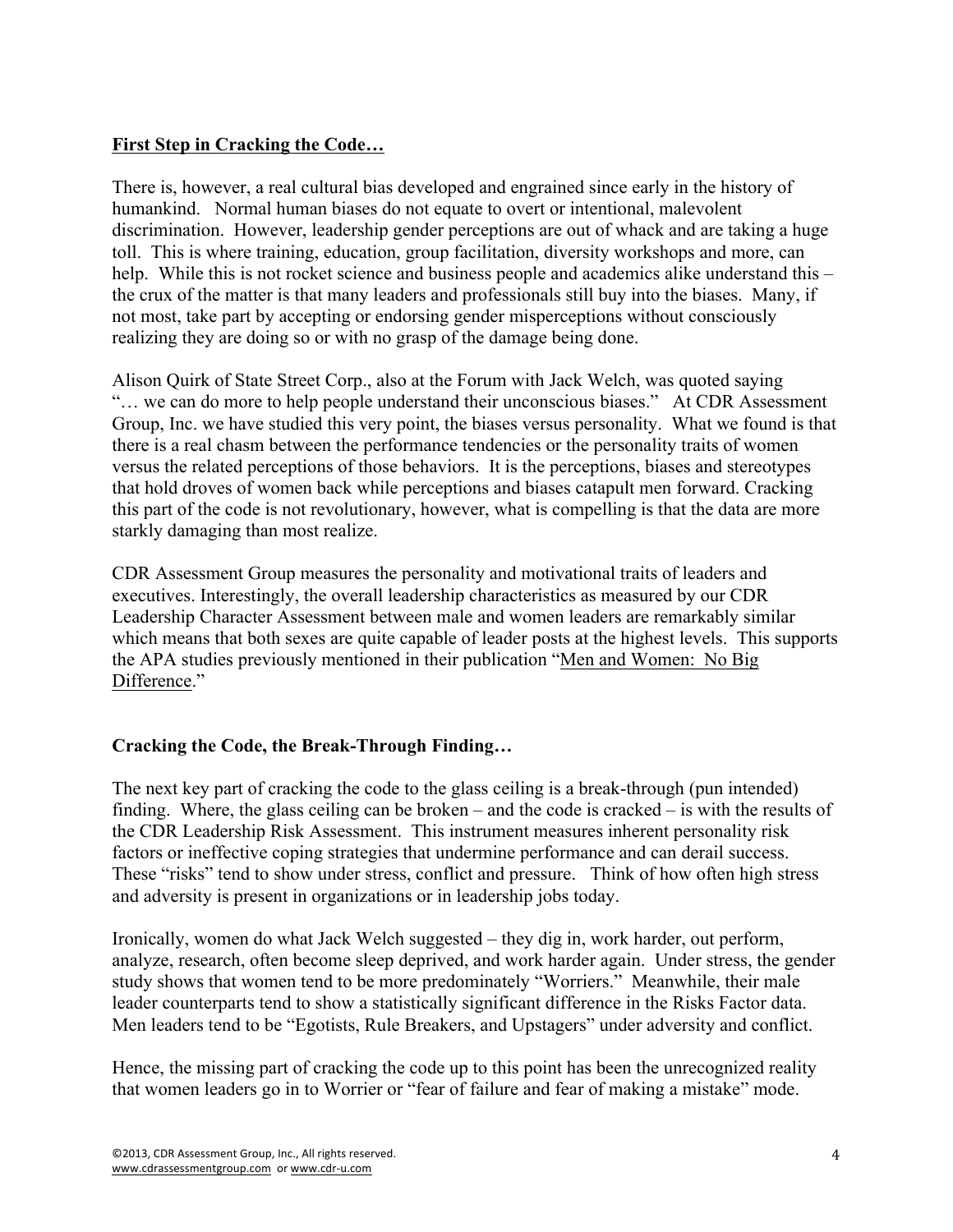They study, analyze and re-study under conflict or adversity. Their fearful, cautious, and moving away from conflict approach results in women being judged as lacking courage and confidence. There are unwritten expectations that leaders do not, and should not, run away or back down from the tough issues or conflict.

Meanwhile, the men, in greater numbers, are moving against, fighting for resources, fighting for airtime, and aggressively winning the day, albeit with over-the-top pushy, in-your-face, and "brave" tendencies. Men win the perception battle as they stay in the game with stamina to fight to the end. While, women run away, study, and analyze some more. Under pressure, more women tend to be cautious decision makers and slow up the process. Men push forward hard and fast. Clearly, the over-confident and aggressive behaviors exhibited more by men leaders are viewed as "leader-like" by the promotional power brokers. The glass ceiling is evidence that it has not been going well for the women.

Bottom line, under pressure, many women default to self-defeating, diminishing behaviors that take them out of the leadership limelight and pipeline. Women, by their own ineffective coping strategies, often pull themselves out of the running, promotionally speaking.

We need to help women STOP resorting to these natural self-defeating and self-doubting tendencies and to learn ways to manage, neutralize and prevent the Worrier behaviors from derailing their visibility, upward mobility, and success. One way to facilitate development is with individual assessment and coaching to help women (and men) understand and manage their risks more productively, particularly the "Worrier" tendency. Our firm hosts a webinar titled "Don't Worry – Be Decisive!" and all attendees thus far have been women leaders.

With great timing to share our research, Sheryl Sandberg just released the much talked about book "LEAN IN - Women, Work, and the Will to Lead". She is a successful executive from Facebook who shares how she has learned to conquer, or at least, quell her fears and self-doubt:

"I know that in order to continue to grow and challenge myself, I have to believe in my own abilities. I still face situations that I fear are beyond my qualifications. And I still sometimes find myself spoken over and discounted while men sitting next to me are not. But now I know how to take a deep breath and keep my hand up. I have learned to sit at the table."

Ms. Sandberg is keenly self-aware and has developed ways to manage and neutralize her worrying and fearful tendencies. Aspiring women leaders who have this "Worrier" trait can do the same. While training and development or wishing cannot erase this Risk Factor, these actions can go a long way in managing and neutralizing these ineffective coping strategies so that they do not take women away from the table.

In addition, other leaders need to understand how many women tend to cope – and to be partners in helping them learn more productive ways to deal with conflict and stress. Executives need to refrain from being overly jaded about a women's tendency to worry, because this frequently results in a fatalistic or stalled career trajectory.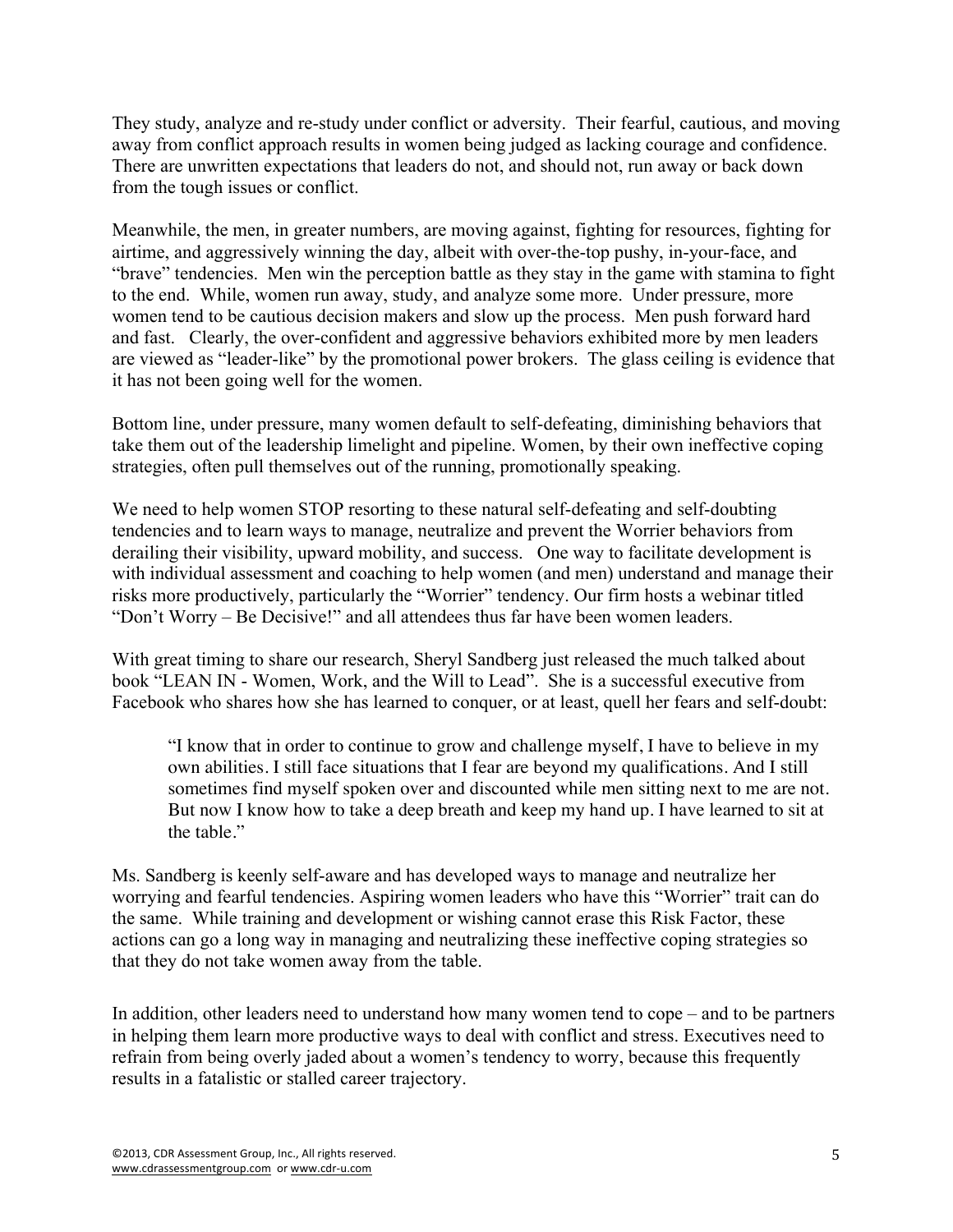Women have amazing talent, knowledge and skills as leaders and in all career vocations – so it is time we begin to appreciate their capability – while understanding that all leaders and people have risk factors.

Illustration 1 shows the averaged results of a random selection of men and women leaders across 26 organizations. In examining the data, note women averaging higher Worrier scores and men higher in Egotist, Rule Breaker and Upstager.Illustration 1.



Illustration 2 below supports Ms. Quirk's contention that the unconscious bias is holding women back far more than demonstrated performance or capability. Below is a chart from our presentation given at an American Society for Training & Development (ASTD) and Women's Business Council – Southwest (WBCS) sessions titled: **"Risk Factors that Impact Women in Leadership"** that shows the damaging, yet different perceptions that often stem from the same leadership risk behavior.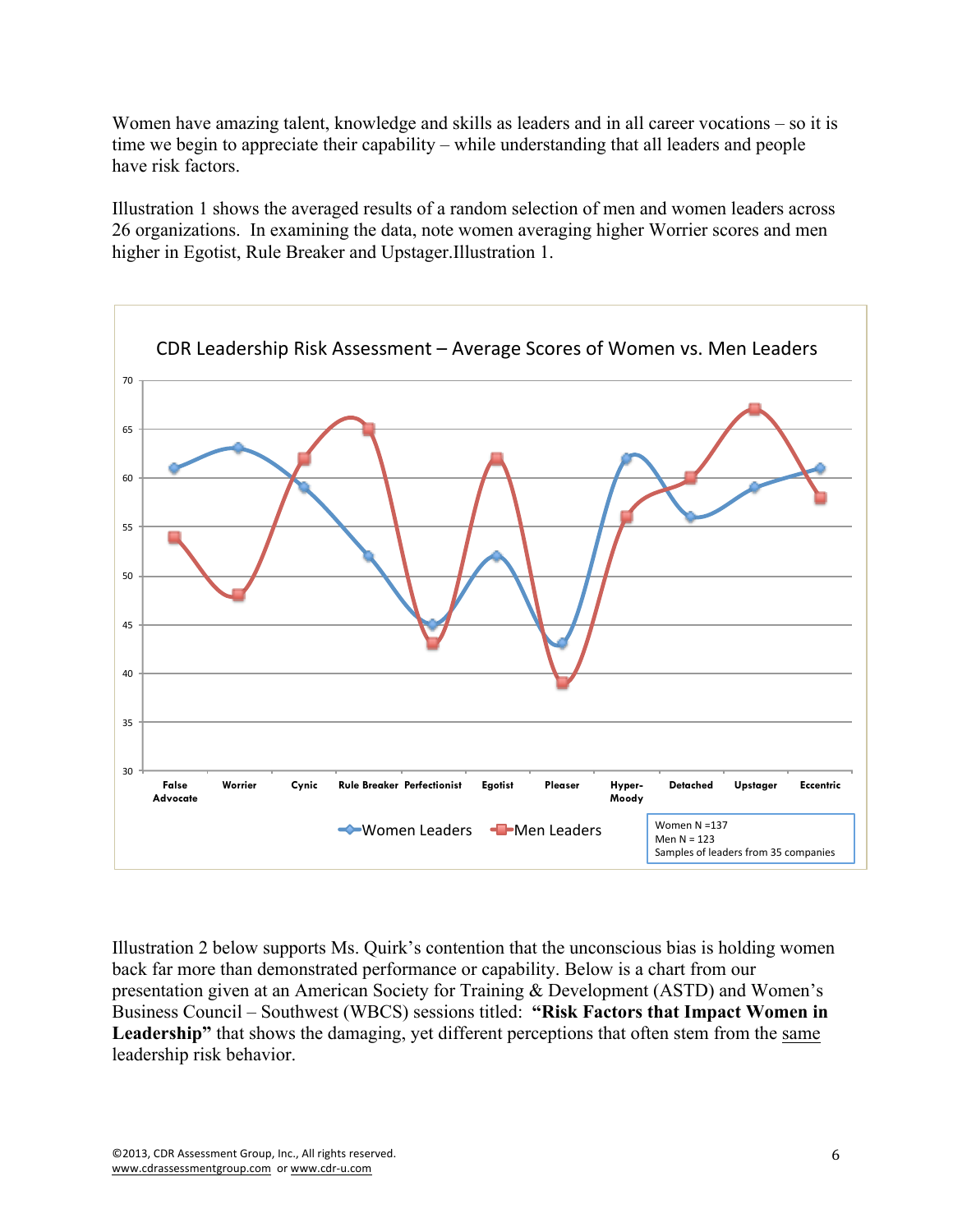#### Illustration 2.

| <b>CDR LEADERSHIP RISK ASSESSMENT</b><br><b>SCALE DESCRIPTION</b>                                                                                                                              | <b>WOMEN LEADERS</b><br><b>DEMONSTRATING THIS RISK</b><br><b>PERCEIVED OR FREQUENTLY</b><br><b>LABELED AS:</b> | <b>MEN LEADERS</b><br><b>DEMONSTRATING THIS RISK</b><br><b>PERCEIVED OR</b><br><b>FREQUENTLY LABELED AS:</b> |
|------------------------------------------------------------------------------------------------------------------------------------------------------------------------------------------------|----------------------------------------------------------------------------------------------------------------|--------------------------------------------------------------------------------------------------------------|
| <b>FALSE ADVOCATE - passive aggressive</b><br>tendencies; appears outwardly supportive while<br>covertly resisting                                                                             | Sneaky, spreads rumors                                                                                         | Quiet dissent                                                                                                |
| <b>WORRIER</b> - unwillingness to make decisions due<br>to fear of failure or criticism; indecisive, over-<br>analyzes; self doubting                                                          | Afraid, fearful, indecisive,<br>lacking courage                                                                | Thoughtful decision<br>maker                                                                                 |
| CYNIC - skeptical, mistrustful, pessimistic, always<br>looking for problems, constantly questions<br>decisions, resists innovation                                                             | Nasty, pessimistic,<br>paranoid                                                                                | Investigative mind                                                                                           |
| <b>RULE BREAKER</b> - ignores rules, tests the limits,<br>does what feels good, risks company resources,<br>does not think through consequences                                                | Inconsistent                                                                                                   | Change agent                                                                                                 |
| <b>PERFECTIONIST</b> - micro-manages, clings to<br>details, high need to control, compulsive<br>tendencies, sets unreasonably high standards                                                   | Micro-manager<br>nit-picker                                                                                    | Good eye for detail                                                                                          |
| <b>EGOTIST</b> - self-centered, sense of entitlement and<br>superiority, takes credit for others'<br>accomplishments, hard-nosed competitor                                                    | Self-absorbed Bitch                                                                                            | Over confident                                                                                               |
| <b>PLEASER</b> – depends on others for feedback and<br>approval, eager to please the boss, avoids making<br>decisions alone, won't challenge status quo,<br>refuses to rock the boat           | Ingratiating, subservient                                                                                      | Good soldier                                                                                                 |
| <b>HYPER-MOODY</b> - unpredictable emotional<br>swings, moodiness, volatility, potentially explosive<br>outbursts, and vacillation of focus                                                    | Emotional or "it's that<br>time"                                                                               | Intense                                                                                                      |
| <b>DETACHED</b> - withdraws, fades away, fails to<br>communicate, avoids confrontation, aloofness,<br>tunes others' out                                                                        | Non-assertive                                                                                                  | Reserved, thoughtful                                                                                         |
| <b>UPSTAGER</b> - excessively dramatic and histrionic,<br>dominates meetings and airtime, constantly selling<br>a personal vision and viewpoint, demonstrates<br>inability to go with the tide | Too opinionated                                                                                                | Sells Point of View                                                                                          |
| <b>ECCENTRIC</b> – quite unusual in their thinking and<br>behaving, perhaps whimsical, weird, out of social<br>step or norms, peculiar in some ways                                            | Not well grounded                                                                                              | <b>Abstract Thinker</b>                                                                                      |

Definitions Source: CDR Leadership Risk Assessment, Copyrighted 1998, Tulsa, OK, all rights reserved. www.cdrassessmentgroup.com

In Examples 1  $& 2$  below, our data show people are not as harsh or punitive in their judgments toward male behaviors as they are with women even when the same trait or risk factor is shared. When comparing the Pew Survey results to our CDR Leadership Character and Risk Assessments, the differences are stunning.

It is clear that, as pointed out with the first part of cracking the code, false perceptions and erroneous stereotypes hurt women leaders far more than men. Below are two examples of what we found: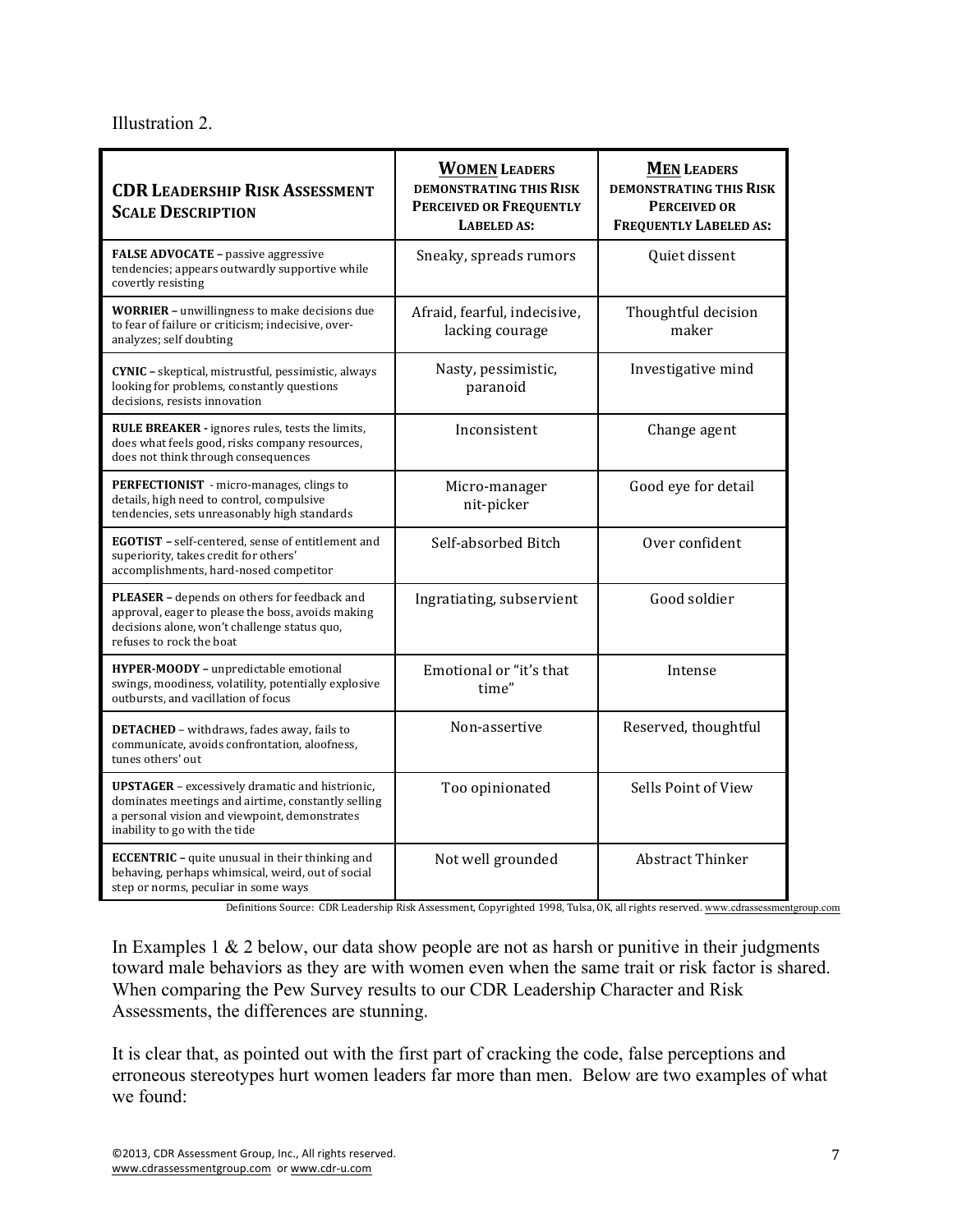## **Example #1**

#### **Respondents say that women (85%), not men (5%), are the more EMOTIONAL sex** (Pew Leadership Research Survey, Aug 25, 2008)

| What the CDR Assessment profile data results says: |                                                                                                                                                                                                                                                                                                                                                                                                                                                                                                                                                     |                        |  |  |  |
|----------------------------------------------------|-----------------------------------------------------------------------------------------------------------------------------------------------------------------------------------------------------------------------------------------------------------------------------------------------------------------------------------------------------------------------------------------------------------------------------------------------------------------------------------------------------------------------------------------------------|------------------------|--|--|--|
| <b>CDR Scale Title</b>                             | <b>Women Leaders</b>                                                                                                                                                                                                                                                                                                                                                                                                                                                                                                                                | <b>Men Leaders</b>     |  |  |  |
|                                                    | <b>Averaged Score</b>                                                                                                                                                                                                                                                                                                                                                                                                                                                                                                                               | <b>Averaged Scores</b> |  |  |  |
| Adjustment                                         | 50%                                                                                                                                                                                                                                                                                                                                                                                                                                                                                                                                                 | 54%                    |  |  |  |
| Hyper-Moody                                        | 62%                                                                                                                                                                                                                                                                                                                                                                                                                                                                                                                                                 | 56%                    |  |  |  |
| What does this mean?<br>$\bullet$<br>٠             | There are no significant differences between the "emotionality" of men and women.<br>How "emotionality" is expressed varies.<br>How "emotionality" is judged or perceived is frequently based on gender bias.<br>For women, emotionality is often confused with Interpersonal Sensitivity or<br>Nurturing/Caring and Relationship Building capability.<br>Emotionality of male leaders is often associated with anger, impatience, etc. and is<br>considered within accepted norms. Secondly, men are more likely to hide<br>"emotionality" better. |                        |  |  |  |

## **Example #2**

#### **Respondents rate women as more MANIPULATIVE than men by 52% to 26%**. (Pew Survey, 2008)

| <b>CDR Scale Title</b>              | <b>Women Leaders</b>                                                                                                                                                                                                                                                                                                                                                                                                                             | <b>Men Leaders</b><br><b>Averaged Scores</b> |
|-------------------------------------|--------------------------------------------------------------------------------------------------------------------------------------------------------------------------------------------------------------------------------------------------------------------------------------------------------------------------------------------------------------------------------------------------------------------------------------------------|----------------------------------------------|
|                                     | <b>Averaged Score</b>                                                                                                                                                                                                                                                                                                                                                                                                                            |                                              |
| False Advocate                      | 61%                                                                                                                                                                                                                                                                                                                                                                                                                                              | 55%                                          |
| Inquisitive                         | 50%                                                                                                                                                                                                                                                                                                                                                                                                                                              | 59%                                          |
| Rule Breaker                        | 53%                                                                                                                                                                                                                                                                                                                                                                                                                                              | 64%                                          |
| What does this mean?<br>٠<br>٠<br>٠ | False Advocate is higher for women leaders so there will be more inclination to<br>complain behind the scenes; can manifest as the "martyr" or victim syndrome.<br>Men leaders may manipulate or "jockey for position" in bolder ways due to Rule<br>Breaking and Inquisitive scores<br>However, the drastic 52% to 26% different rating in the Pew Survey is not supported by<br>the CDR data and is perhaps exaggerated by biased perceptions. |                                              |